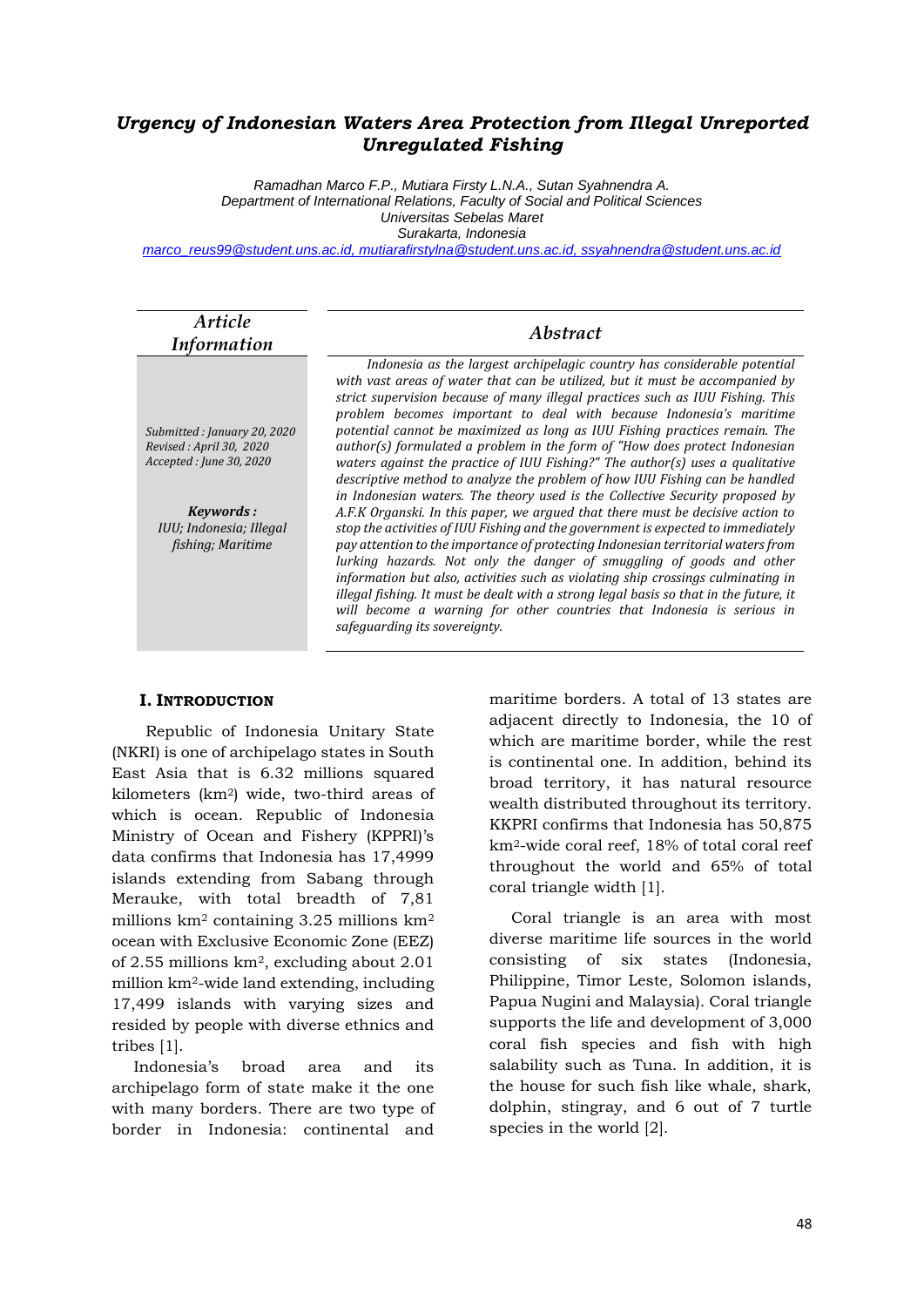

Types of living resource wealth existing in Indonesian ocean are in fact varying from big pelagic fish (e.g. Tuna, Marlin, *cakalang* (skipjack tuna)*, tongkol, cucut* (grey reef shark)*, and tenggiri)* and small pelagic fish (*e.g. selar, layar, tembang, lemuru, teri and kembung); demersal fish such as kakap, kerapu, manyung, stingray bawal,layur,peperek,gulamah,beloso and kuniran; and commercial reef fish (e.g. napoleon, kerapu tikus, baronang, ekor kuning, lencam); crustacea such as shrimp and lobster and squid* [3]. Considering the data above, it can be seen that there is a significant decrease during 2014-2015, meanwhile during 2015-2016 Indonesian fishery export increases slightly. The TCT sector and other fish sectors increase in 2017. Shrimp still becomes number-one commodity in 2018 in export value and volume of fishery and maritime living products.

KKPRI's Data states that shrimp contributes foreign exchange by 39.36% of total export value with Japan, Netherlands, USA and China being the main targets of Indonesian shrimp products [4]. It is followed with *Tuna-Cakalang-Tongkol* (*TCT*)*–* Tuna, Skipjack, Octopus that, according to KKPRI's data, increases by 8.9% or US\$ 41 millions. However, this volume of TCT product decreases by 15.6% or 22 thousands tons due to the change of TCT form from frozen intact formerly into processed and fillet products. The primary markets of TCT are the USA and Japan [4]. Furthermore, there is the second commodity in the figure, *Sotong-Cumi-Gurita* (cuttlefish, squid)*.* Viewed from both value and volume, this Sotong-Cumi-Gurita product increases significantly. This commodity export value increased from US\$ 371 millions or 10.53% of total Indonesian export value in 2017 to US\$ 128 millions or 52.56%. The volume also increases by 40.44% or 29.77 thousands tons; this increase occurs in the period of January-September 2018 [4]. This commodity export has China, Vietnam, and Taiwan as its main target of market. Furthermore, there is *Kepiting-Rajungan* (crab-small crab) with substantial export value, US\$ 370.14 millions or 10.50% of total Indonesian fishery export value, in the same period. However, viewed from volume aspect, *Kepiting-Rajungan* export is relatively smaller than other commodities, only 21.57 thousands tons [4]. Japan, China, Malaysia, USA, and Singapore are the main target markets of *Kepiting-Rajungan*. It can be concluded that if shrimp and TCT are the main commodity of Indonesian export in maritime and fishery export.

Sea as the broadest part of Indonesian territory plays big and important role in Indonesian development history. It is because sea serves as maritime transportation and trading media. It can be seen from Sri Wijaya and Majapahit Kingdom era, when sea successfully led Indonesia to being the state with spice trading center in the world.

However, the role of sea in Indonesian development is getting weaker since the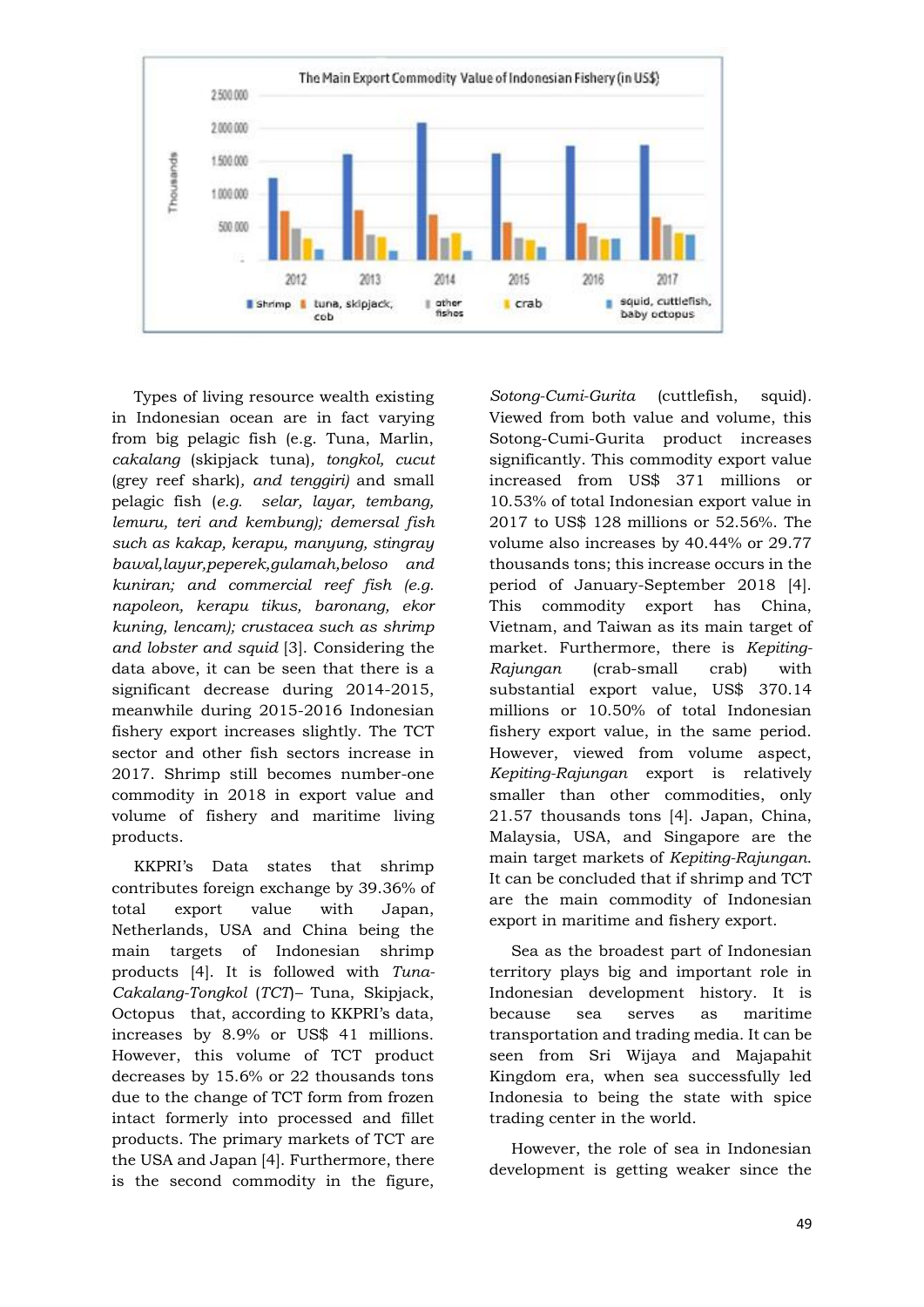colonization period in Indonesia. Indonesian trading partners began to be interested in Indonesian natural wealth and intended to take over it. Kingdoms in Indonesian coastal areas were overthrown one by one to attenuate Indonesian maritime power. Thus, the colonizers could enter into and master Indonesia easily.

After Indonesia's independence, its maritime power was still weak. It is because maritime-based developments were still small in number and not prioritized by the government at that time. In 2014, under President Joko Widodo's leadership, maritime aspect finally is included into the priority of national development.

The return of maritime aspect is correspo nding to the Vision of Future Nation Maritime and Nawacita mission announced by President Joko Widodo. The focus of Indonesian development is also indicated with President Joko Widodo's speech in the 9th *East Asia Summit* (EAS) summit on November 13, 2014 in Nay Pyi Taw, Myanmar [6]. In the regional forum, President Joko Widodo confirmed Indonesian concept as the World Maritime pivot planned through 5 (five) main pillars in Indonesian development. Those five pillars focus on the recovery of Indonesian identity as the great and strong maritime nation, the security of maritime interest and safety, and the empowerment of maritime potency to realize the marine food sovereignty.

To help make the agenda of World Maritime Pivot successful, a series of policies in maritime sector should be made with the five pillars. One of them is the policy of sinking foreign fish ship by Ministry of Maritime and Fishery (KKP). This policy is intended to strengthen the national ability of enforcing the law on the sea, just like the KKP's sovereignty mission. Susi Pudjiastuti, as Minister of Maritime and Fishery, stated that conducting law enforcement on Indonesian is very important because the Indonesia's poor attention to maritime field so far has

triggered the loss of potential fishery resource due to illegal fishing activity.

Illegal fishing is any illegal fishery activities, the fishery activities not governed with the existing regulation or the activities not reported to the available fishery managing institution [7]. In Indonesia itself it has occurred massively, thereby resulting in the decreased or depreciated capture fisheries in recent years. Some Fisheries Management Areas (FMA) even show red indicator for some fish types, meaning that excessive exploitation or overfishing has occurred. Considering a study conducted by *International Union for Conservation of Nature*, the potency of fish capture in Indonesian water area will decrease by 40% in 2050. Even UCSB and Maritime and Fishery Research and Development Center predict that the potency of fish capture in Indonesian water area will decrease dramatically by 81% in 2035 [8]. Food and Agriculture Organization (FAO) confirmed that Illegal unreported unregulated fishing action is responsible for and affects the capture of one out of five fish fished legally by fishermen [8]. FAO also confirmed that each state suffers from about US\$ 23 millions billions loss [9]. *Detik finance* news site explains data obtained from FAO indicating that Indonesia suffers from about IDR 30 trillion-loss annually due to Illegal fishing [10]. The value indicated by FAO's data, according to Indonesia's Minister of Maritime and Fisheries Susi Pudjiastuti, is too small, considering the recalculation of Indonesia's loss. Minister Susi Pudjiastuti argued that Indonesia suffers from about US\$ 20 billions loss or equivalent to IDR 240 trillions [10]. She calculated by estimating the lowest price of fish in marine and fish export, *Tongkol* – cob fish costing US\$ 1/kg. Susi Pudjiastuti explains that *Tongkol -* cob fish costing US\$ 1/kg captured by a ship with capacity of 60-70 Gross Tons (GT) and there are 1,200 – 1,300 ships [10]. This calculation has not included yet the ships unlisted as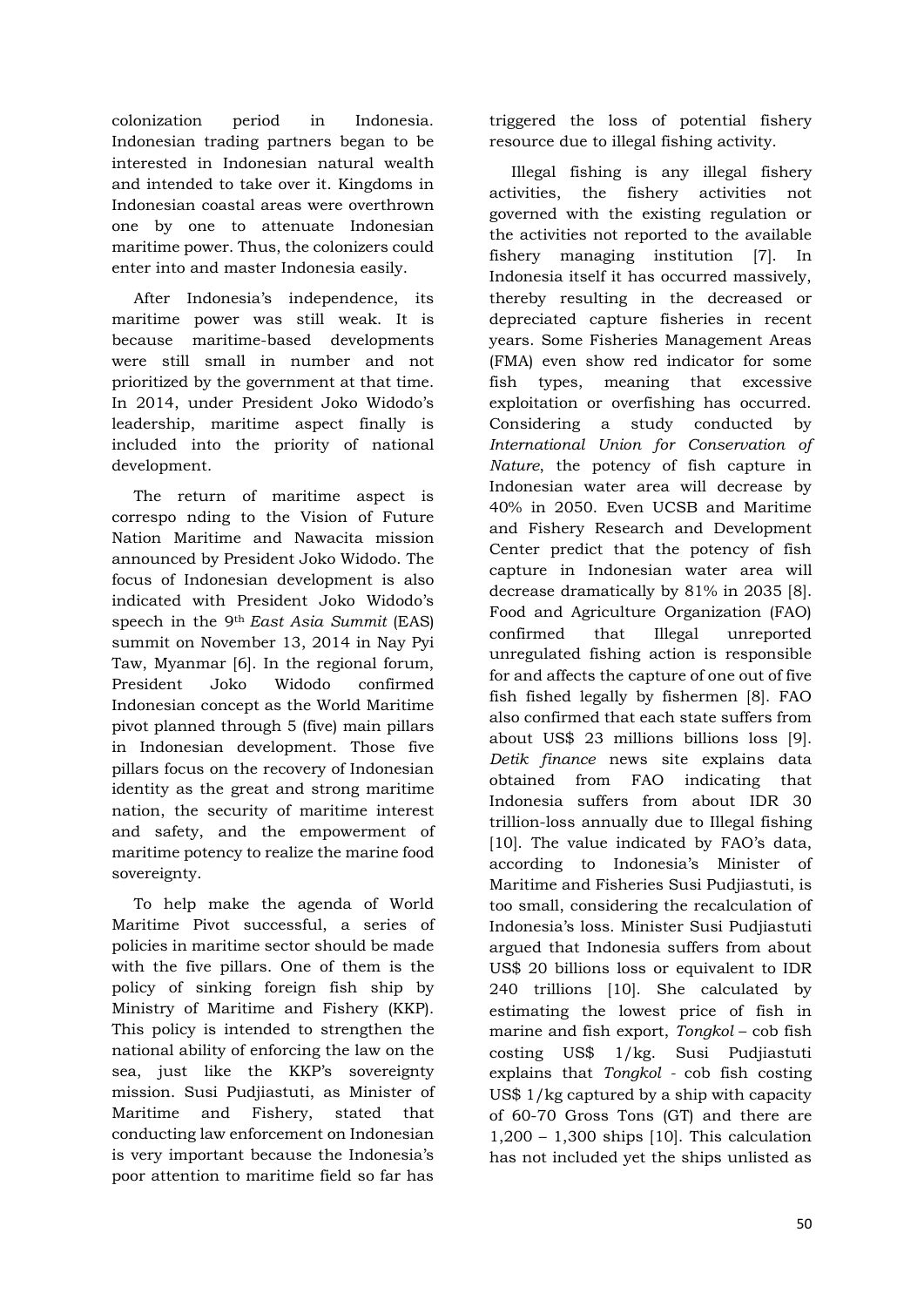Indonesian ship and conducting illegal fishing in Indonesian waters.

Excessive exploitation (overfishing) of some fish types occurs in Indonesian outermost FMAs as they have higher intensity of illegal fishing practice than other areas. North Natuna Sea, Malaka Strait, and Sulawesi Sea are Indonesian outermost FMAs often becoming the target of illegal fishing due to its location close to international waters. In addition, the poor supervision in Indonesian outermost areas also leads to the increase in potential illegal fishing activity conducted by foreign fishing ship coming from the states around the region. This poor supervision can be due to the gap between facilities and infrastructures and Indonesian territory width. President Indonesia, Joko Widodo, in the second debate for Presidential Election held on April 10, 2019, confirmed that Indonesia has burnt a total of 488 ships coming from foreign countries entering into Indonesian water territory and capturing fish in Indonesian waters [11].

The effect of massive illegal fishing activity in Indonesia includes the decreased stock of capture fisheries in basic material supply for domestic fish processed industry that can inhibit national economic growth. Data of Food and Agricultural Organization (or called FAO) shows that Indonesia is predicted to suffer from IDR 30 trillion-loss annually due to illegal fishing activity. Meanwhile, Indonesia's Minister of Maritime and Fishery, Susi Pudjiastuti, reported that the loss suffered by Indonesia due to Illegal Fishing is higher than FAO's data, US\$ 20 billions or about IDR 240 trillions [10].

In addition, the effect generated by illegal fishing activity also extends to the safety sector. The decreased stock of capture fisheries has forced the local fishermen to struggle harder to get the catch. Local fishermen are forced to stake their safety as individual or citizen at looking for fish up to the off shore with any risk. On the other hand, *illegal fishing* is also a form of colonization over Indonesian sea that can inhibit the realization of World Maritime Pivot concept as announced by President Joko Widodo. In the 2nd debate of Presidential Election held on April 10, 2019 he said that Indonesia has burnt a total of 488 ships coming from foreign countries entering into Indonesian water territory and capturing fish in Indonesian waters [11].

The data shows that out of 488 ships burnt and sunk, Vietnam is the state most frequently often conducting fish capturing in Indonesian water area with 276 ships, followed by Philippine with 90 ships and Thailand on the third rank with 50 ships.

It indicates that Illegal Fishing occurring in Indonesia is substantial and we can imagine if the ships belong to Indonesia, fish and sea catch can be maximized and support Indonesian economy. From the data, we should also recognize the knowledge on maritime zone specified by international law.

Indonesia as one of states with broad sea has three ocean area scopes important to safeguard. Simela Viktor Muhammad, in a journal entitled *Illegal Fishing in Indonesian Waters: Problem and the attempt to solve it bilaterally in the region* explained the criteria of maritime to be managed as follows: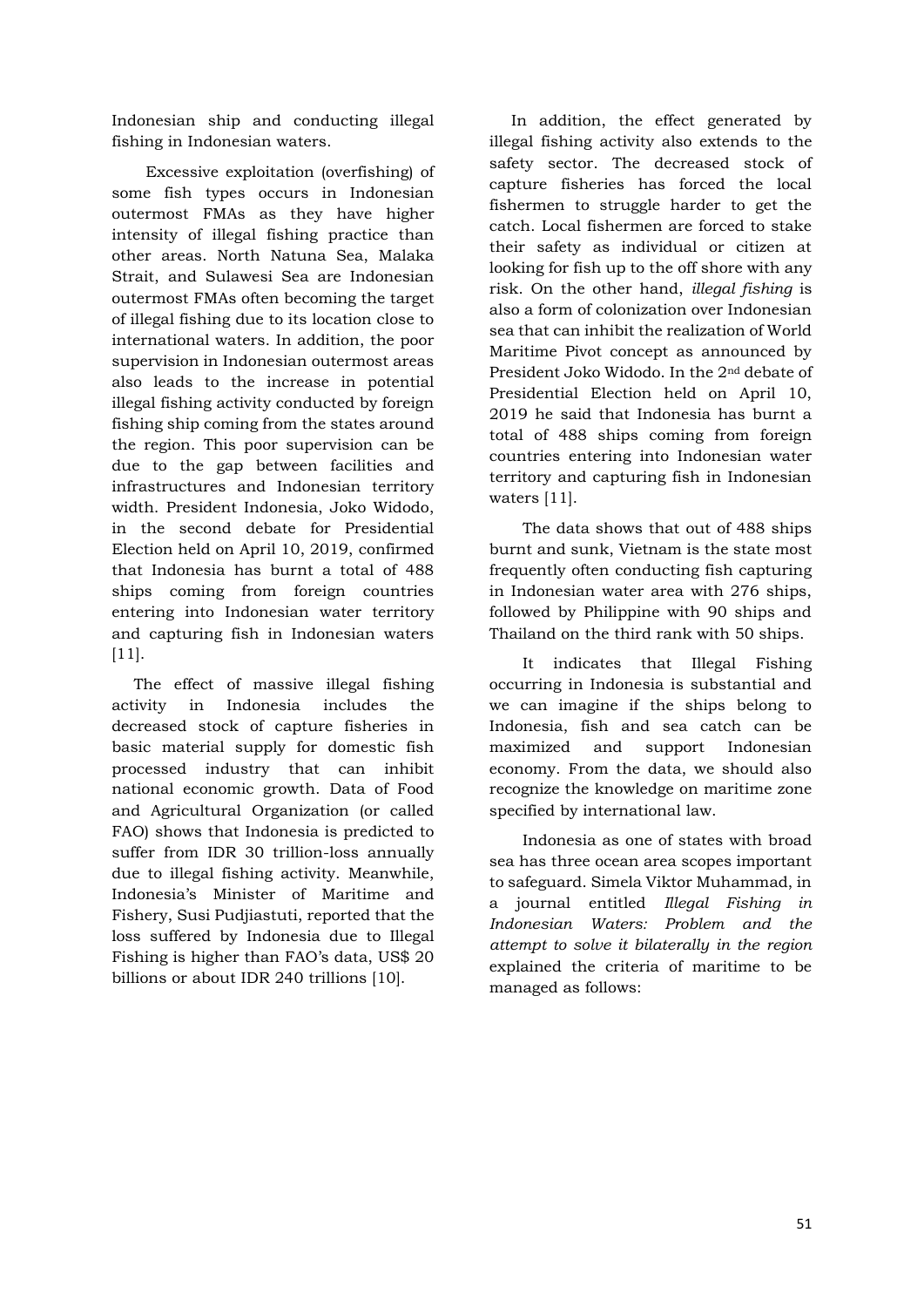

**Fig. 2. The Number of Illegal Fishing Vessels that have been Sunk.** (Source: Indonesia's Minister of Maritime and Fisheries)

- 1. Sea belonging to Indonesian territory, the sea area under Indonesian sovereignty[3]; on the first type of sea, the area is 12 mill far from baseline. Here Indonesia has absolute scope and sovereignty over its sea territory and the wealth contained within and still recognizes the crossing right for foreign ships [3].
- 2. Sea belongs to Indonesia's authority, a sea territory over which Indonesia has sovereign rights to its natural wealth and authority to govern certain matters [3]; this second type is Additional Zone 24 mile far from baseline. In this zone,
- 3. government is entitled and authorized to control the violation of a rule. It is Exclusive Economic Zone (EEZ) about 200 miles far from baseline. Here Indonesia is entitled to utilize the natural wealth completely, particularly in Indonesian fishery sector. However, in this EEZ, the state does not have authority to maintain sea environment or to give permission for constructing man-made islands, to allow any scientific research to be conducted related to maritime field and to allow the any installation and other construction to be conducted here. EEZ applies to the authority of catching and managing natural

resource existing in Indonesian sea only [3].

4. Sea is Indonesian interest, meaning that Indonesia is related to the sea territory although it does not have sovereignty or sovereign rights to the sea territory [3]. This third type is categorized into offshore, the location of which is close to Indonesian EEZ. In this third type of sea, Indonesia is entitled to manage and to maintain the natural resources and wealth existing because it is entitled to manage the wandering or migrating fish just like those existing in Indonesian Ocean and Pacific Ocean with *Bluefin Tuna* fish type [3].

In realizing the concept of World Maritime Pivot, the first measure the government should take is to secure Indonesian sea from illegal fishing activity. For that reason, the policy of sinking foreign ship plane began to be enacted by KKP under Susi Pudjiastuti's leadership. This policy is intended to be the government's attempt of responding to illegal fishing case by conducting law enforcement on the sea as mentioned in Law Number 45 of 2009 about the Amendment to Law No.31 of 2004 about Fisheries (Fisheries Law).

The policy of sinking foreign fish ships made by KKP is an implementation of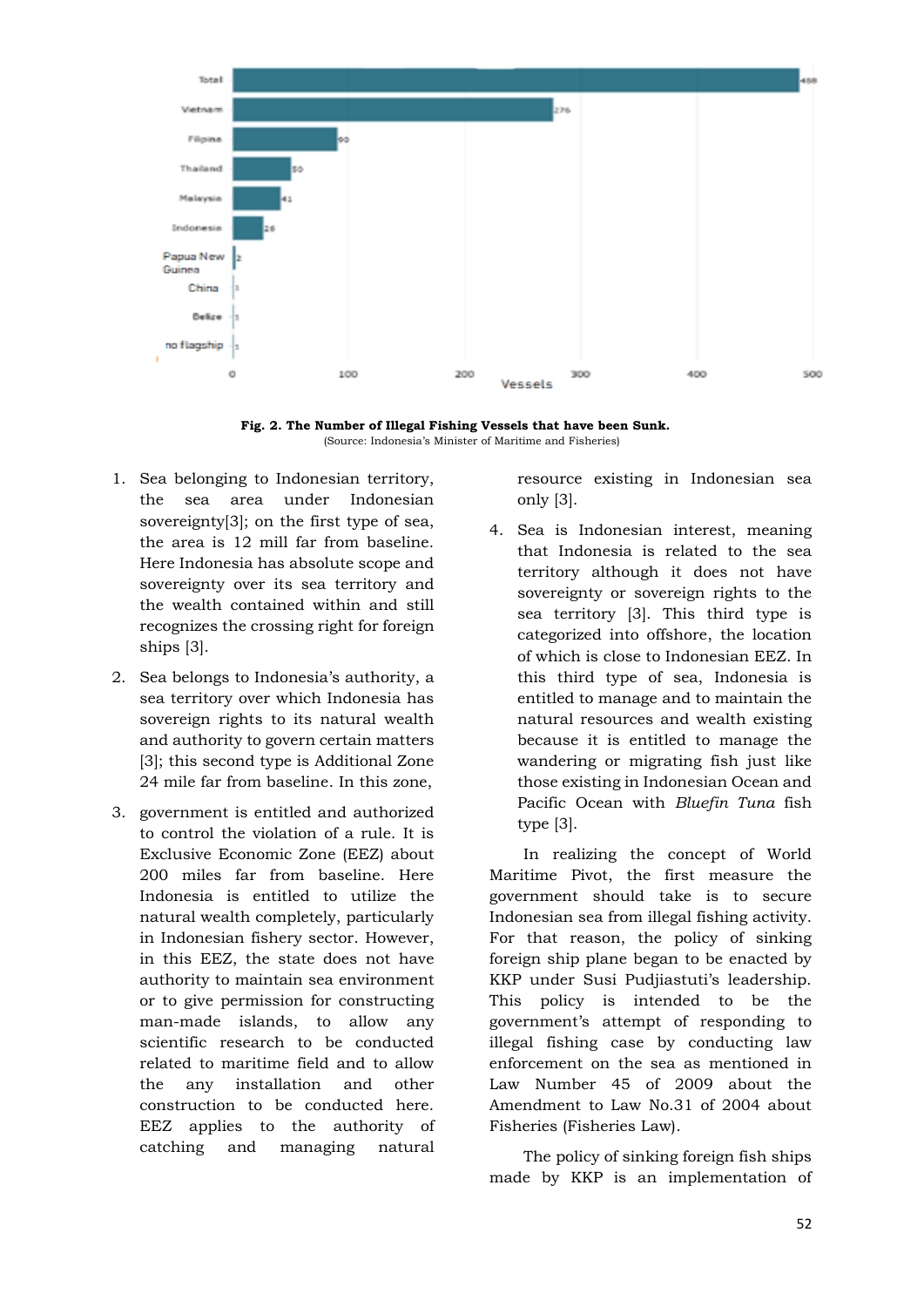criminal sanction to the actors of illegal fishing as governed in Article 69 clauses 1 and 4 of Law Number 45 of 2009 about Fisheries [12].

The policy of sinking foreign ships is conducted by KPP with *Satgas 115* (Task Unit 115) consisting of TNI AL (Indonesian Navy), Polri (Indonesian Police), BAKAMLA (Sea Security Agency) and Indonesian Attorney. Since the enactment of policy of sinking fish foreign ships on October 2014- April 2017, 317 foreign fish ships conducting illegal fishing have been sunk. Most of them (142 ships) came from Vietnam. Meanwhile, the rest came from other states around the region such as Philippine, Thailand, Malaysia, Papua Nugini, China, Belize, and some others were without state flag [13].

The imposition of sanction in the form of ship sinking is intended by the government to give shock therapy to the actors of illegal fishing. This presence of shock therapy is expected to give deterrent effect to the actors in order not to repeat their action in the future, thereby reducing illegal fishing case number in Indonesia.

# **II. CONCEPTUAL FRAMEWORK**

# *A. Concept of Illegal, Unreported and Unregulated (IUU) Fishing*

*IUU Fishing* is a global issue concerning the irresponsible activity of utilizing fishery resource in contradiction with the enacted law. *Illegal, Unreported and Unregulated (IUU) Fishing* is considered as a problem of the competition for resource between on state and another resulting in the loss to one state and the profit to another.

Food and Agriculture Organization (FAO) has described clearly the coverage of *Illegal, Unreported and Unregulated (IUU) Fishing* in *International Plan of Action* (IPOA) 2001 as the implementation of *Code of Conduct for Responsible Fisheries* (CCRF). IUUF scope, according to IPOA, is divided into 3 (three): *illegal fishing*,

*unreported fishing*, and *unregulated fishing*.

a. The activity of *illegal fishing* intended in IPOA is [14]:

- *Activities conducted by national or foreign vessels in waters under the jurisdiction of a State, without the permission of that State, or in contravention of its laws and regulations*;
- *Activities conducted by vessels flying the flag of States that are parties to a relevant regional fisheries management organization but operate in contravention of the conservation and management measures adopted by that organization and by which the States are bound, or relevant provisions of the applicable international law*;
- *Activities in violation of national laws or international obligations, including those undertaken by cooperating States to a relevant regional fisheries management organization*.

b. The activity of *unreported fishing* intended in IPOA is [14]:

- $F$ *ishing activities which have not been reported, or have been misreported, to the relevant national authority, in contravention of national laws and regulations*;
- *Fishing activities undertaken in the area of competence of a relevant regional fisheries management organization which have not been reported or have been misreported, in contravention of the reporting procedures of that organization*.

c. The activity of *unregulated fishing* intended in IPOA is [14]:

Fishing activities in the area of *application of a relevant regional fisheries management organization that are conducted by vessels without nationality, or by those flying the flag*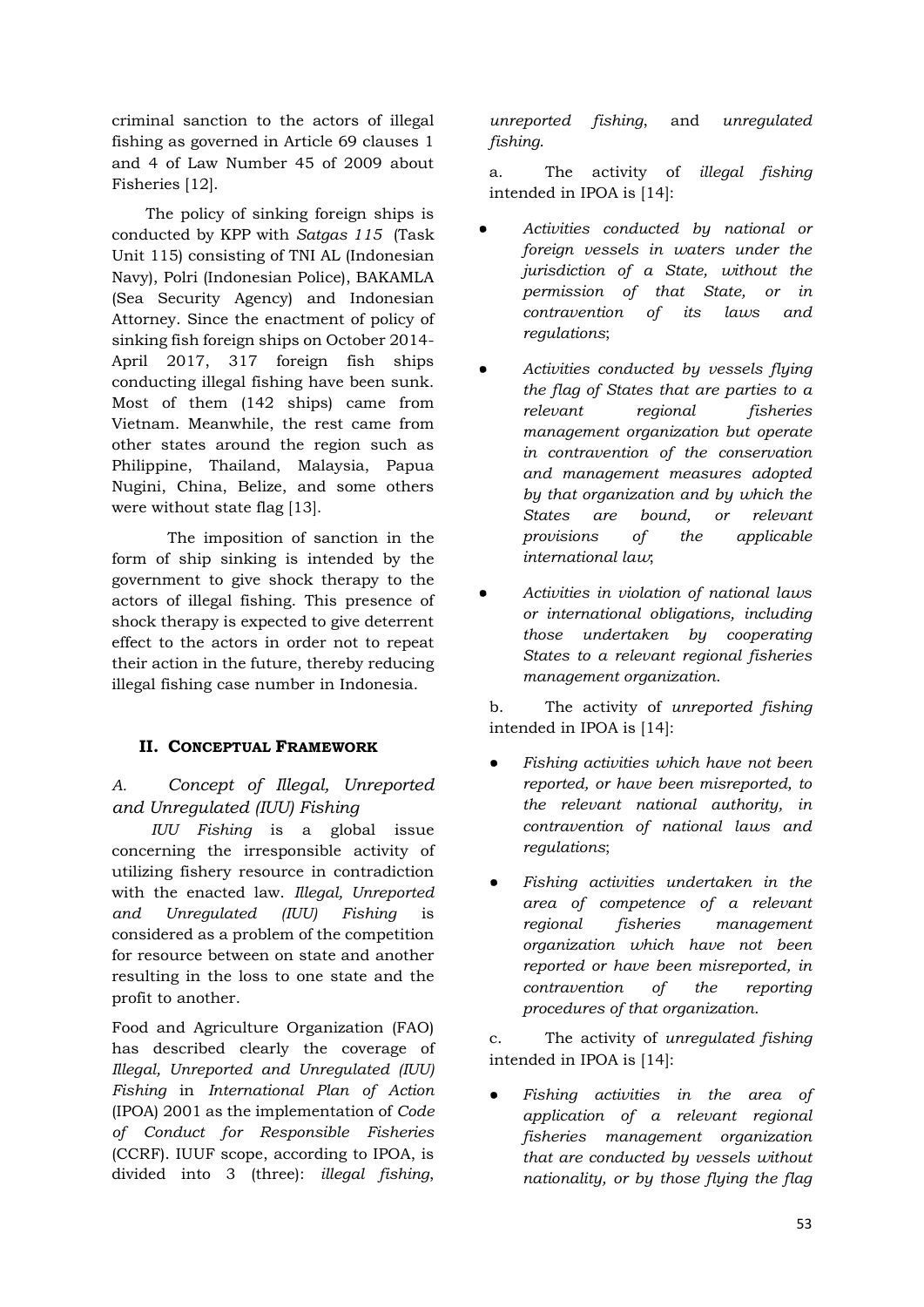*of a State not party to that organization, or by a fishing entity, in a manner that is not consistent with or contravenes the conservation and management measures of that organization*.*Fishing activities in areas or for fish stocks in relation to which there are no applicable conservation or management measures and where such fishing activities are conducted in a manner inconsistent with State responsibilities for the conservation of living marine resources under international law*.

In this study, the author uses illegal fishing concept only. It is because in this case, the author focuses only on fish stealing case often committed by foreign fish ship coming from many states surrounding the region. Illegal fishing concept is very helpful to the author in understanding what the illegal fishing itself means, thereby facilitating the author to analyze the illegal fishing case occurring in Indonesia.

#### *B. National Interest Concept*

In the context of international relation, each state must interact with other states or other international actors. Such the interaction is intended to achieve a certain objective or interest. However, the problem here is that not all states have shared objective or interest. Each of states has different objective or interest based on its own national interest.

National interest, according to Morgenthau, is a state's ability of protecting and defending its identity from other states' threat [15]. In other words, national interest, according to Morgenthau, is a power. The difference of objective and interest between states often results in overlapping interests between them, as if requiring each of them to strengthen its power in order to secure their national values.

Policy makers or decision makers of individual states usually formulate certain

stance or policy based on their national interest. Based on national interest, a policy is expected to be beneficial to the state by as maximally as possible or at least not affecting other states and/or international actors in order not to harm the state.

Morgenthau saw that there are two national interest levels: vital and secondary. Vital national interest is the one pertaining to safety as an independent and sovereign state [16]. Vital national interest protects a state's fundamental values, just like in this case President Joko Widodo's interest in recovering Indonesian self identity as a maritime nation through World Maritime Pivot agenda.

In this study, the concept of national interest is used to help the author analyze Indonesian government's stance to implement the sinking of foreign fish ship as the attempt of responding to illegal fishing case occurring in Indonesia. The enactment of the fish sinking policy is intended to give shock therapy to the actors of illegal fishing expectedly to make them redoing their action reluctantly in the future.

### *C. Collective Security Concept*

Safety has been an absolute thing to enforce by all states, regardless where the state is. It is related to the enforcement of state's and its sovereignty. Through the guaranteed mutual safety, the regional peace will come true by itself.

Along with the time, the concept of safety also develops. It is just like during Cold War period when the concept of safety is closely related to a state's military capability. Then, A.F.K Organski tried to explain the concept of safety selectively involving a state and collective system in the area aiming to maintain peace and to cooperate for collective safety.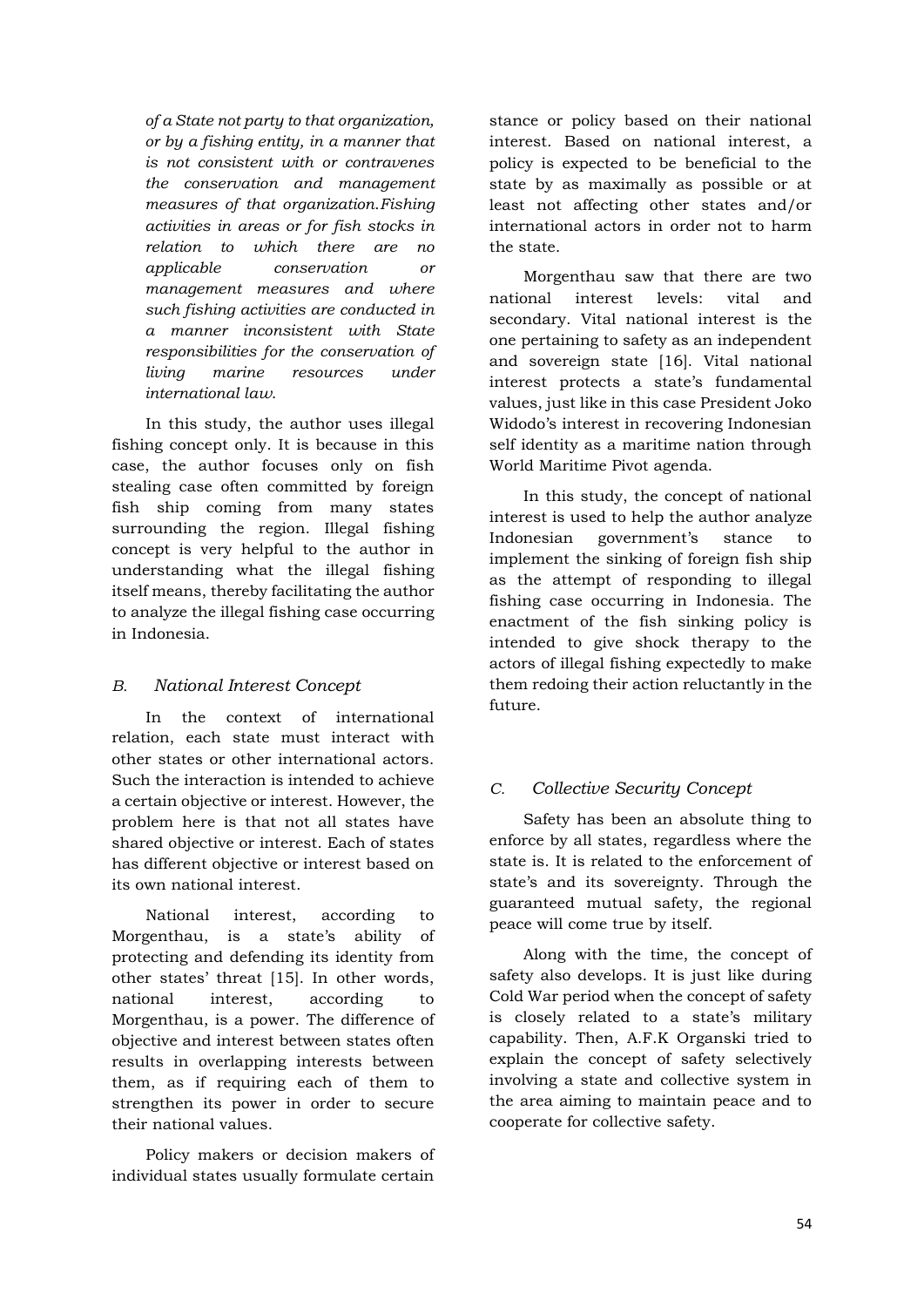Organski (1960) also explained five basic assumptions related to collective safety theory:

- In armed conflict, the member nationstates will agree on which state belonging to enemy (aggressor)
- All member nation-states attempt to ward off and to prevent aggression collectively, regardless its source or origin.
- All member nation-states have equal freedom of acting and ability of joining the action to fight against the enemy.
- The composite power of collective safety alliance members is enough to defeat the enemy's.
- Because collective threat arises from the states affiliated with safety collective coalition, the enemy state will change its policy; unless, the state will be defeated.

In this study, collective security concept suggested by Organski is used to help the author analyze illegal fishing as the threat against an area's safety that should be dealt with together; in this case the states in South East Asia should cooperate and can develop regulation specifically to deal with and to prevent the similar case. This illegal fishing case can harm all states in South East Asian region because most states are adjacent directly to waters area.

In Indonesia, illegal fishing case can be a threat against individual safety as it can lead to starvation due to the decreased fish stock in the future. In addition, illegal fishing conducted by foreign fish ship can also threat the local fishermen's livelihood as it has seized their capture area.

In the state safety aspect, the use of military power is needed to ward off the external threat. So is it in the implementation of fish sinking policy. The involvement of Indonesian Navy (TNI AL) in Task Unit 115 (*Satgas 115*) indicates that military power is also used by Indonesia in warding off the external threat,

particularly in illegal fishing case followed with transnational crime.

One of regional cooperation forms established in South East Asia is Southeast Asian Fisheries Development Center (SEAFDEC) that has passed through 51 Council Meetings and the agreement resulting from the meeting produces some programs aiming to improve the fishermen's productivity in each state and to safeguard the waters area from IUU Fishing action. The programs are, among others, ASEAN Guidelines for Preventing the Entry of Fish and Fishery Products from IUU Fishing Activities into the Supply Chain, ASEAN Catch Documentation Scheme, Regional Fishing Vessels Record, and Regional Cooperation to Support the Implementation of the Port State Measures (PSM) in ASEAN Region, and Regional Plan of Action for the Management of Fishing Capacity.

#### **III. ANALYSIS**

*A. The Measure Indonesia has taken to deal with the states doing illegal fishing in Indonesian waters.*

The actors of illegal fishing come from not only local but also international people. They take Indonesian natural resource without licensing legality. It results in some losses to Indonesia.

Data of Ministry of Maritime and Fisheries shows that Indonesia suffers from IDR 300 trillion-loss annually, constituting 25% of total potential Indonesian fisheries [17]. Thus, this illegal fishing makes the sea resource supply that should be utilized by local people is utilized by other states and become their income. Therefore, Indonesia makes a ship sinking policy. The policy can be seen in Article 69 paragraph 4 of Republic of Indonesia's Law Number 45 of 2009 about Fishery stating that [16]:

"…. Investigator and/or supervisor of fisheries can take special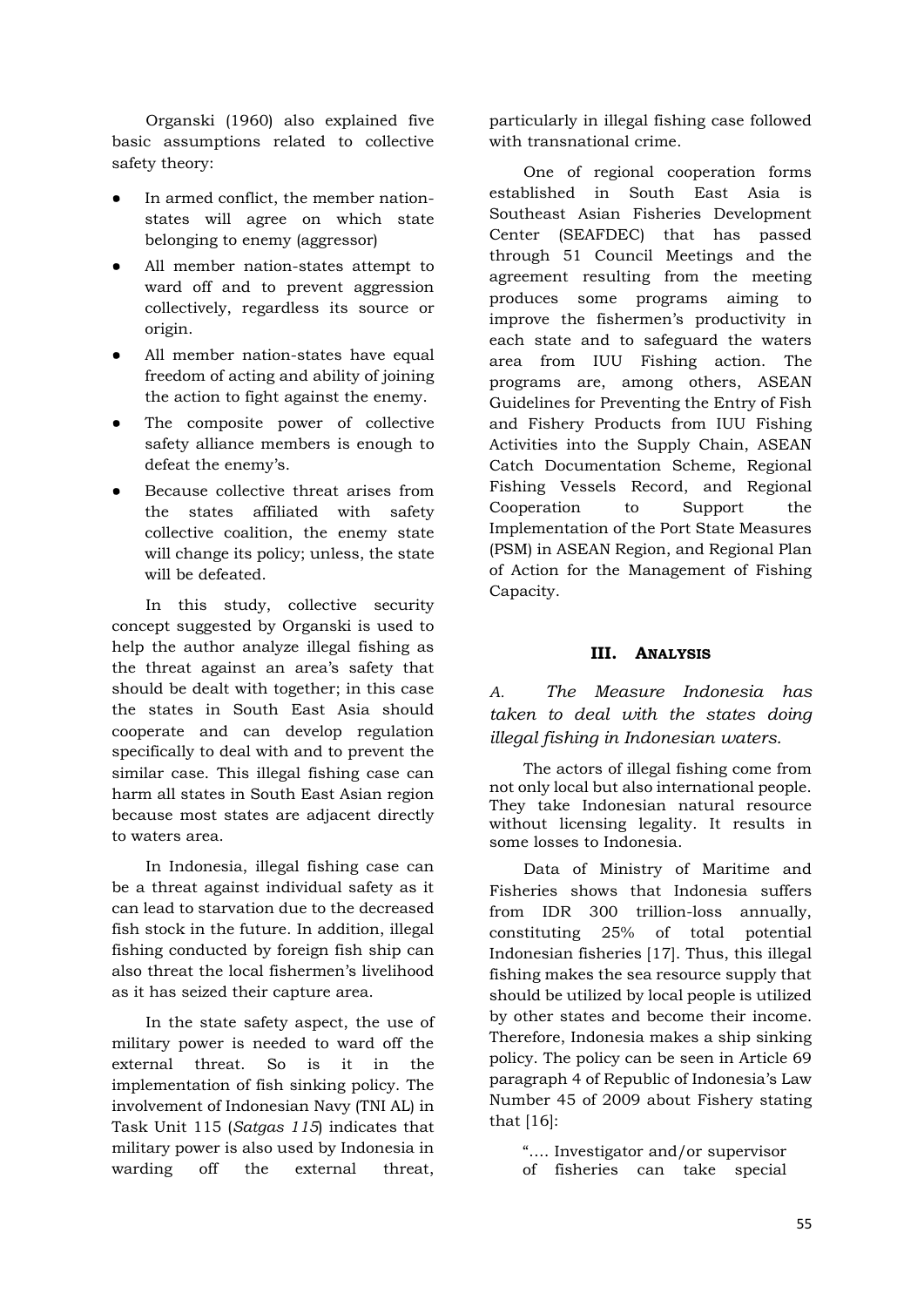measure as to burning and/or sinking the fishery ship with foreign flag based on sufficient early evidence"

The implementation of such policy has been conducted with the evidence of a total of 488 ships doing illegal fishing sunk during 2014-2018 [8]. Nearly a half of total fishery ships doing illegal fishing come from foreign countries: Vietnam, Thailand, and Laos [19]. In addition, the state and or regional organization concerned with IUU Fishing activity, particularly European Union (EU), declined it strictly. Thus, the resolution of IUU Fishing problems needs collective attention to achieve collective safety.

Therefore, EU develops some characteristics of IUU Fishing for the states having economic relation with them. Thus, when a state is involved in IUU Fishing, it will get yellow card or red card in the term of fishery export. Regarding the characteristics of IUU Fishing, EU, particularly European Union Commission, stated that [20]:

| <b>No</b>               | Country          | 2014 | 2015 | 2016 | 2017 | 2018 | <b>Amount</b> |
|-------------------------|------------------|------|------|------|------|------|---------------|
|                         | Malaysia         |      | 12   | 27   | 12   | 22   | 73            |
| 2                       | Philipines       |      | 35   | 22   | 17   | 15   | 90            |
| $\overline{\mathbf{3}}$ | Vietnam          | 3    | 36   | 59   | 91   | 83   | 272           |
| 4                       | Indonesia        |      | 10   | 5    | 6    | 4    | 25            |
| 5                       | <b>Thailand</b>  | 2    | 19   |      |      |      | 23            |
| 6                       | Papua New Guinea | 2    |      |      |      |      | 2             |
|                         | China            |      |      |      |      |      |               |
| 8                       | Nigeria          |      |      |      |      |      |               |
| 9                       | <b>Belize</b>    |      |      |      |      |      |               |
| <b>Total Amount</b>     |                  | ጸ    | 113  | 115  | 127  | 125  | 488           |

**Table 2. The Number of Illegal Fishing Actor Ships Sunk During 2014-2018**

(Source: Indonesia's Ministry of Maritime and Fisheries [18])

*"Fishing is illegal if no authorization, against conservation and management measures by RFMOs, and against national laws and international obligations. Fishing is unreported if not reported, or the reporting contravenes international, RFMO or national laws and regulations. Fishing is unregulated if the fishing vessel has no nationality and fishing activities jeopardize fish stocks."*

The EU wants to solve IUU Fishing, so that it will not result in more loss to many parties, such as damaged environment on the sea, and the decreased fish stock and the diversity of sea resources. In addition, it is one of the EU's important pillars in its ambition to create international better domination over maritime domain. In addition, European Union as the largest market of imported fishery product in the world can control the states performing illegal fishing through their access to EU market, just like what it has done against some states in South East Asia [21].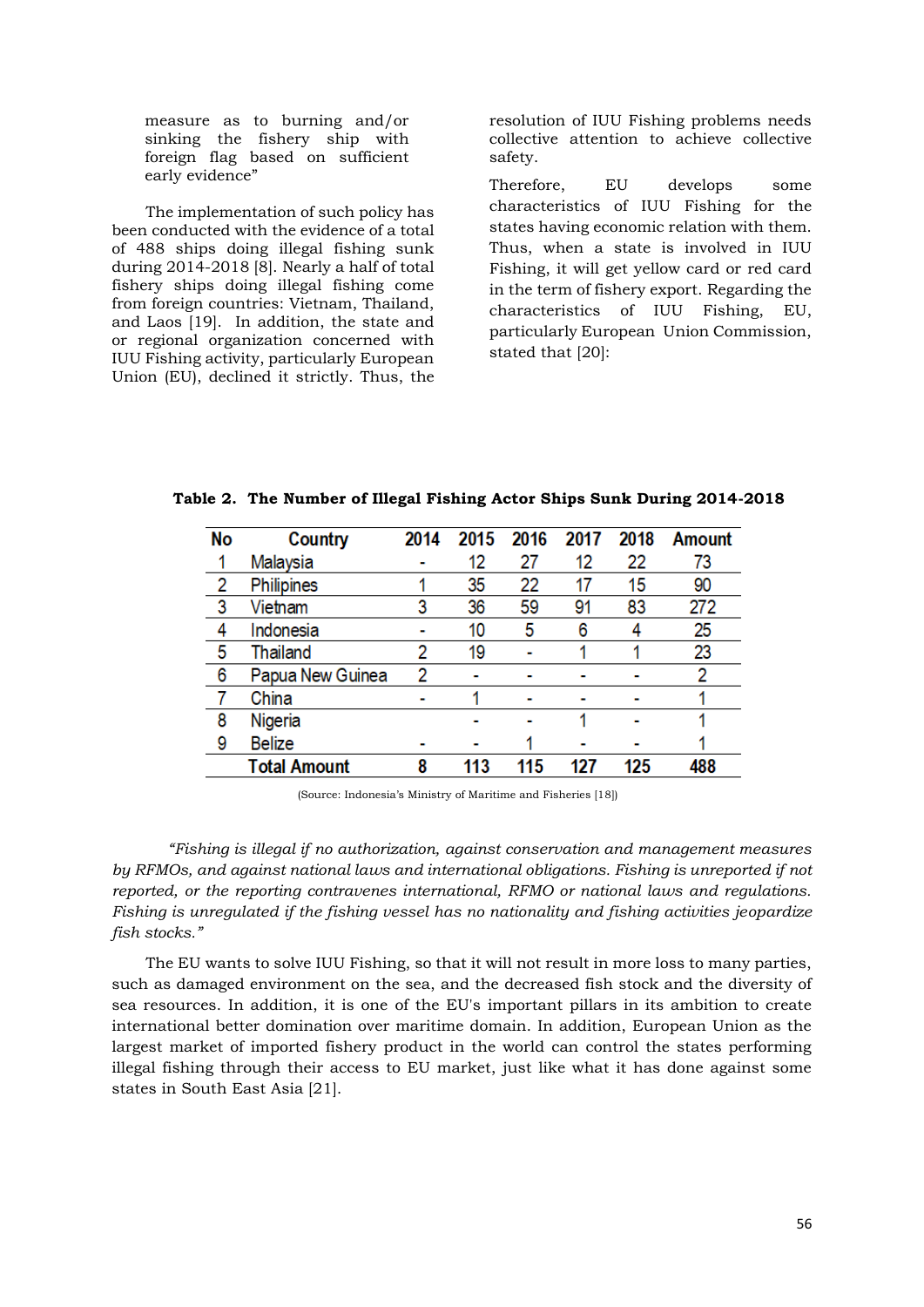### ● Vietnam

Foreign fish ships coming from Vietnam were often caught in Indonesia, but it does not make them stopping this activity until early 2019. One of incidences sufficiently "surprising" to Indonesia is when a Vietnamese fish ship was known fishing in Indonesian waters, and then *Satgas 115 Indonesia* warned the ship. But then, this Vietnam ship fish was helped by Vietnamese guard coast ship; and this incidence become the worlds' trending topic [22].

Fig. 4 showing "The number of Illegal Fishing actor ships sunk during 2014" indicates that many Vietnamese ships were found and sunk in Indonesian waters. In addition, IUU Fishing also affects Vietnamese sea food export commodity. Vietnamese sea food export commodity increased from 9 to 15% during 2011-2015, the market of which is EU [23]. It sounds to be strange, because it is impossible to get the proportion of export commodity, if Vietnam relies on its own waters. The data shown in Fig. 4 "The number of Illegal Fishing actor ships sunk during 2014-2018" indicates that many Vietnamese fish ships illegally taking Indonesian sea resources.

Therefore, EU as Vietnamese export market conducted an investigation and finding that most of such exported commodity constituted the product of Illegal fishing. It led EU that is concerned with IUU Fishing since 2000s to give Vietnam a yellow card to make it obeying the regulation [24]. This yellow card was given to Vietnam in 2017. It is because Vietnam responded ineffectively to the illegal fishing problem by imposing sanction system or taking other action to reduce the illegal activity. In addition, European Union also found some data indicating that nearly 15% of fish caught is the product of illegal fishing [25].

The giving of yellow card for IUU Fishing is also followed with the meeting held between European Union and

Vietnam in which European Union gave some regulations to reduce Illegal Fishing. It is one of attempt of helping reduce illegal fishing occurring in South East Asian region. Thus, Fisheries Act (Law) arises as the state's measure to reduce IUU Fishing activity.

However, the regulation enacted by Vietnam in 2017, exactly after it was given yellow card by EU, does not cease the local Vietnamese people from taking sea products illegally. It can be seen from about 80 Vietnamese fish ships still found to be sunk in Indonesia in 2018 [18]. It indicates that the regulation has not been implemented effectively in Vietnam. In addition, there is a case when Vietnam coast guard ship hit Indonesian patrol ship that was catching the Vietnamese local fish ship at that time. This incidence became a hot topic because the Vietnamese fish ship has crossed Indonesian water border, but the coastguard ship instead defended its local ship. It can be said that Vietnamese coastguard ship has violated *International Regulations for Preventing Collisions at Sea 1972* and *International Convention for the Safety of Life at Sea 1974* [26].

In addition, Vietnam has a distinctive reason for the illegal fishing activity still occurring in Indonesia. Vietnam claims that the area is still in Vietnamese sea zone, so that it can be said that there is overlapping EEZ between Vietnam and Indonesia. Thus, Vietnamese ships still often come to do fishing in the place where, according to Indonesian's perspective, it is illegal fishing. Moreover, Vietnam has big market for its sea food, so that it harms Indonesia.

Thailand

Thailand and Indonesia are neighbor states whose sea territories are very close. In addition, these states have entered into cooperation in maritime area since 1968 [26]. One of important points in the cooperation says that Thailand may or get special permission to catch fish in Indonesian EEZ. This cooperation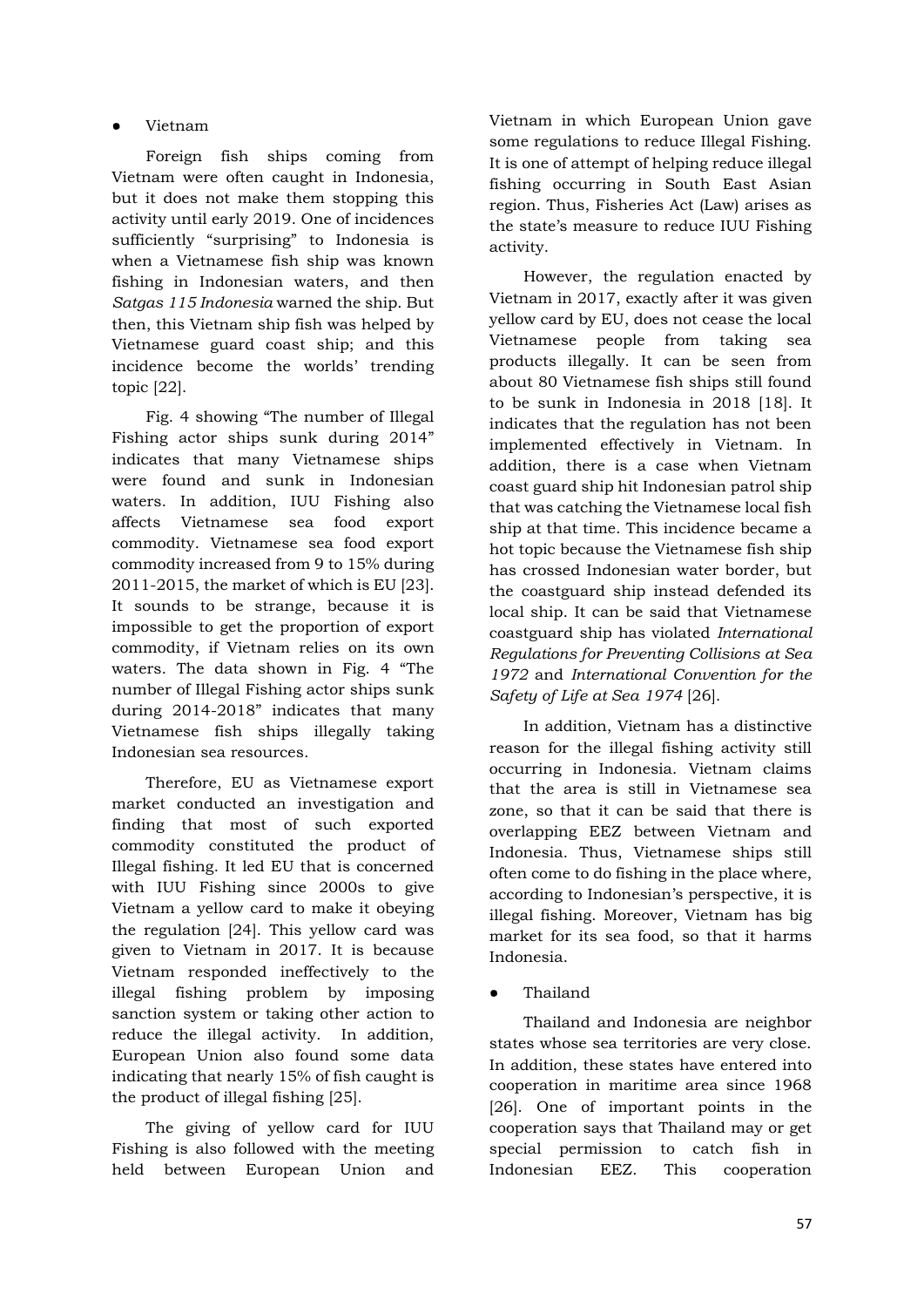facilitates the Thailand ships to do fishing in that area since 2002 [27].

Although both states have agreed the cooperation, it is not to say that infringement does not occur. Thailand becomes the second country with which Indonesia concerned in the term of IUU Fishing activity. It is because some Thailand ships still doing illegal fishing in Indonesian maritime territory. It can be seen from 23 Thailand ships sunk by Indonesia in the last 5 years as a method of eradicating IUU Fishing. In addition, Thailand was one of largest fish exporters in South East Asia in 2009, but it changed into a fish importer in 2015 [27].

The degradation of Thailand's status occurred after European Union (EU) gave yellow card for IUU Fishing occurring in the state in 2015. European Union found an ineffective system or regulation in the management of illegal fishing in Thailand. In addition, human trafficking case was also found in Thailand fishery industry, so that European Union forced Thailand to reform its policy and to emphasize on IUU fishing regulation expectedly exerting positive effect later on controlling the condition of fishery sector in Thailand [21]. Thereby, this event indicates something wrong in Thailand fish commodity due to the significant change occurring in its sea food and fish product.

However, the number of Thailand fish ships is not more than that of Vietnamese. It is because Indonesia and Thailand has good relationship and establishes cooperation to cope with Illegal fishing. Actually, there has been an interesting moment between these two states. Before Thailand was given yellow card for Illegal Fishing, it was the king of fish export in South East Asia with export value of more than 6 trillions dollar [27]. After receiving a yellow card for Illegal Fishing from European Union in April 2015, Thailand came to Indonesia in late 2015 to discuss about illegal fishing and to enter into MoU (Memorandum of Understanding) regarding the eradication of Illegal Fishing.

Therefore, from Fig. 4, it can be seen that there is no foreign ships caught in Indonesian territory in 2016. Nevertheless, some Thailand fish ships were still caught by Indonesian patrol ship in the following years.

### **IV. CONCLUSION**

Indonesia has 17,4999 islands extending from Sabang through Merauke, with abundant fish resource wealth. However, Indonesian waters adjacent to other states make them vulnerable to IUU fishing (Illegal, Unregulated, Unreported, Fishing). This illegal activity is conducted by Indonesian neighbor states such as Vietnam and Thailand. These two states have evidently taken fish from Indonesian waters, as indicated with their 100 fish ships sunk.

The illegal fishing activity results in urgency for Indonesia to secure its water territory. It is because the sea wealth Indonesia has can support its economy and development if it is managed by local citizens. Therefore, Indonesia takes some measures as to make the policy of sinking ship as included in the Article 69 Paragraph 4 of Republic of Indonesia's Law No.45 of 2009 about Fishery. In addition, European Union helped Indonesia by imposing sanction in order to control export market in Vietnam and Thailand, through which the illegal fishing activity rate can be reduced.

# **REFERENCES**

[1] Elviana Roza. "Maritim Indonesia, Kemewahan Yang Luar Biasa". [https://kkp.go.id/artikel/2233-maritim](https://kkp.go.id/artikel/2233-maritim-indonesia-kemewahan-yang-luar-biasa)[indonesia-kemewahan-yang-luar-biasa](https://kkp.go.id/artikel/2233-maritim-indonesia-kemewahan-yang-luar-biasa) (accessed on May 9, 2019).

[2] World Wildlife Fund. "Coral Triangle Day: Melindungi Lautan yang Menghubungkan Kita Semua". [https://www.wwf.or.id/?25320/coral](https://www.wwf.or.id/?25320/coral-triangle-day-melindungi-lautan-yang-menghubungkan-kita-semua)[triangle-day-melindungi-lautan-yang-](https://www.wwf.or.id/?25320/coral-triangle-day-melindungi-lautan-yang-menghubungkan-kita-semua)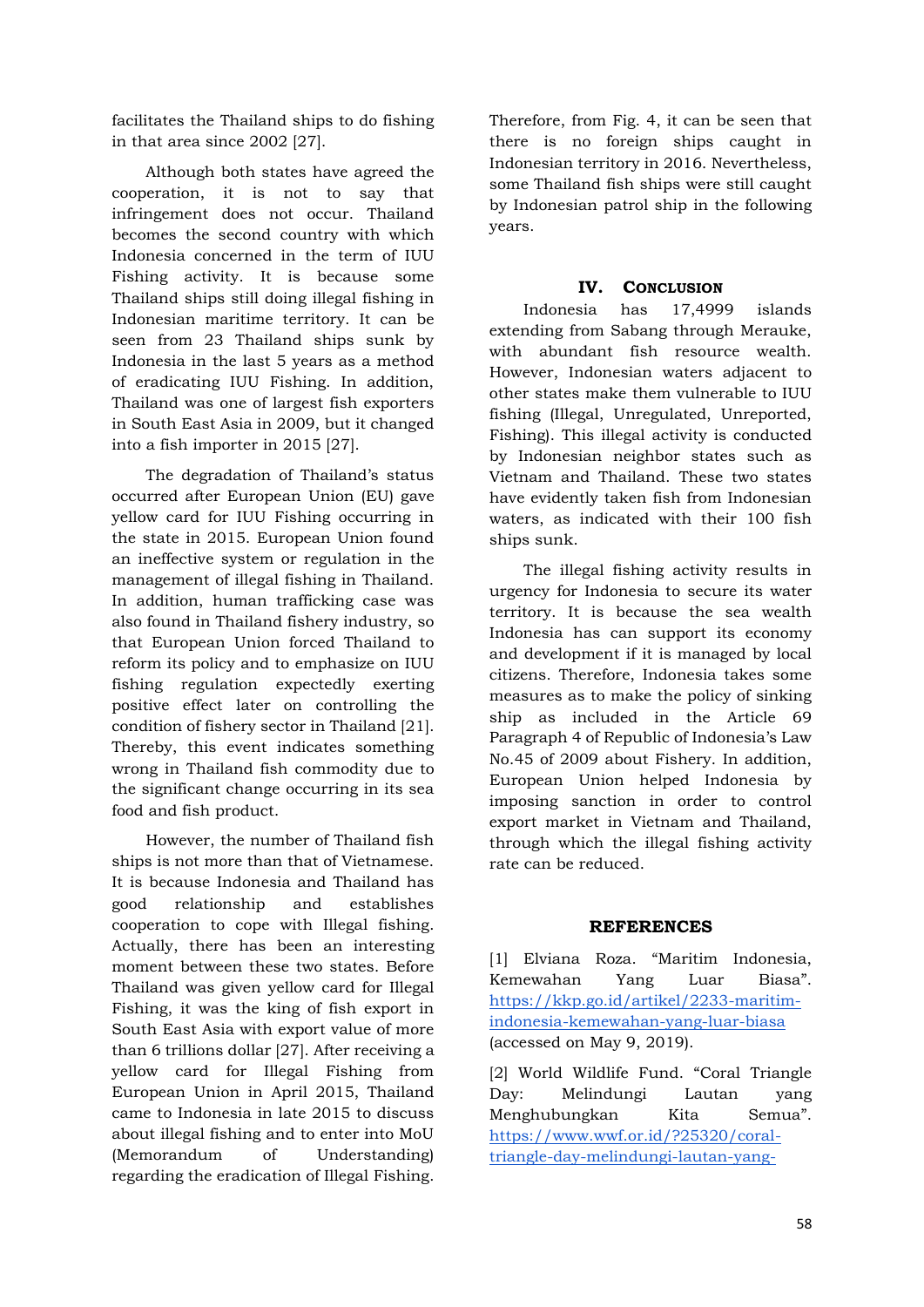[menghubungkan-kita-semua](https://www.wwf.or.id/?25320/coral-triangle-day-melindungi-lautan-yang-menghubungkan-kita-semua) (accessed on May 10, 2019).

[3] Simmela Vitor Muhammad. "ILLEGAL FISHING DI PERAIRAN INDONESIA: PERMASALAHAN DAN UPAYA PENANGANANNYA SECARA BILATERAL DI KAWASAN". *Politica Vol. 3, No. 1,* Mei 2012.

[4] Kaharudin Sholeh. "Kinerja Ekspor Produk Perikanan Indonesia Tahun 2018". [https://kkp.go.id/djpdspkp/artikel/7947](https://kkp.go.id/djpdspkp/artikel/7947-kinerja-ekspor-produk-perikanan-indonesia-tahun-2018) [-kinerja-ekspor-produk-perikanan](https://kkp.go.id/djpdspkp/artikel/7947-kinerja-ekspor-produk-perikanan-indonesia-tahun-2018)[indonesia-tahun-2018](https://kkp.go.id/djpdspkp/artikel/7947-kinerja-ekspor-produk-perikanan-indonesia-tahun-2018) (accessed on May 11 2019).

[5] Widria, Yefni. *"*Ekspor Tuna Cakalang Tongkol Indonesia 6 Tahun Terakhir (2012-2017), Kondisi dan Harapan". [https://kkp.go.id/djpdspkp/artikel/2746](https://kkp.go.id/djpdspkp/artikel/2746-ekspor-tuna-cakalang-tongkol-indonesia-6-tahun-terakhir-2012-2017-kondisi-dan-harapan) [-ekspor-tuna-cakalang-tongkol-indonesia-](https://kkp.go.id/djpdspkp/artikel/2746-ekspor-tuna-cakalang-tongkol-indonesia-6-tahun-terakhir-2012-2017-kondisi-dan-harapan)[6-tahun-terakhir-2012-2017-kondisi-dan](https://kkp.go.id/djpdspkp/artikel/2746-ekspor-tuna-cakalang-tongkol-indonesia-6-tahun-terakhir-2012-2017-kondisi-dan-harapan)[harapan](https://kkp.go.id/djpdspkp/artikel/2746-ekspor-tuna-cakalang-tongkol-indonesia-6-tahun-terakhir-2012-2017-kondisi-dan-harapan) (accessed on May 11 2019).

[6] Kementerian Luar Negeri Republik Indonesia. "Presiden Jokowi Deklarasikan Indonesia Sebagai Poros Maritim Dunia". [https://www.kemlu.go.id/id/berita/siara](https://www.kemlu.go.id/id/berita/siaran-pers/Pages/Presiden-Jokowi-Deklarasikan-Indonesia-Sebagai-Poros-Maritim-Dunia.aspx) [n-pers/Pages/Presiden-Jokowi-](https://www.kemlu.go.id/id/berita/siaran-pers/Pages/Presiden-Jokowi-Deklarasikan-Indonesia-Sebagai-Poros-Maritim-Dunia.aspx)[Deklarasikan-Indonesia-Sebagai-Poros-](https://www.kemlu.go.id/id/berita/siaran-pers/Pages/Presiden-Jokowi-Deklarasikan-Indonesia-Sebagai-Poros-Maritim-Dunia.aspx)[Maritim-Dunia.aspx](https://www.kemlu.go.id/id/berita/siaran-pers/Pages/Presiden-Jokowi-Deklarasikan-Indonesia-Sebagai-Poros-Maritim-Dunia.aspx) (accessed on May 9,

2019).

[7] Nunung Mahmudah. "Illegal Fishing". Jakarta: Sinar Grafika, Cet. ke-1, p. 80. 2015

[8] Fajar Marta, Muhammad., "Mengembalikan Laut Nusantara sebagai Surga Ikan". [https://ekonomi.kompas.com/read/2016](https://ekonomi.kompas.com/read/2016/11/18/090000926/mengembalikan.laut.nusantara.sebagai.surga.ikan) [/11/18/090000926/mengembalikan.laut](https://ekonomi.kompas.com/read/2016/11/18/090000926/mengembalikan.laut.nusantara.sebagai.surga.ikan) [.nusantara.sebagai.surga.ikan](https://ekonomi.kompas.com/read/2016/11/18/090000926/mengembalikan.laut.nusantara.sebagai.surga.ikan) (accessed on May 9, 2019).

[9] Food and Agriculture Organization of the United Nation. "FAO Regional Office for Asia and the Pacific". [http://www.fao.org/asiapacific/news/det](http://www.fao.org/asiapacific/news/detail-events/en/c/1138082/) [ail-events/en/c/1138082/](http://www.fao.org/asiapacific/news/detail-events/en/c/1138082/) (accessed on May 13, 2019).

[10] Detik Finance. "Menteri Susi: Kerugian Akibat Illegal Fishing Rp 240 Triliun".

[https://finance.detik.com/berita](https://finance.detik.com/berita-ekonomi-bisnis/d-2764211/menteri-susi-kerugian-akibat-illegal-fishing-rp-240-triliun)[ekonomi-bisnis/d-2764211/menteri-susi](https://finance.detik.com/berita-ekonomi-bisnis/d-2764211/menteri-susi-kerugian-akibat-illegal-fishing-rp-240-triliun)[kerugian-akibat-illegal-fishing-rp-240](https://finance.detik.com/berita-ekonomi-bisnis/d-2764211/menteri-susi-kerugian-akibat-illegal-fishing-rp-240-triliun) [triliun](https://finance.detik.com/berita-ekonomi-bisnis/d-2764211/menteri-susi-kerugian-akibat-illegal-fishing-rp-240-triliun) (accessed on May 13, 2019).

[11] Kata Data. "Cek Data : Benarkah 488 kapal Illegal Fishing Ditenggelamkan?". [https://databoks.katadata.co.id/datapub](https://databoks.katadata.co.id/datapublish/2019/02/18/cek-data-488-kapal-ilegal-sudah-ditenggelamkan) [lish/2019/02/18/cek-data-488-kapal](https://databoks.katadata.co.id/datapublish/2019/02/18/cek-data-488-kapal-ilegal-sudah-ditenggelamkan)[ilegal-sudah-ditenggelamkan](https://databoks.katadata.co.id/datapublish/2019/02/18/cek-data-488-kapal-ilegal-sudah-ditenggelamkan) (accessed on May 21, 2019).

[12] Sabrina Asril. "Tenggelamkan Kapal, Pemerintah Tak Takut Diprotes Negara Lain".

[http://nasional.kompas.com/read/2014/](http://nasional.kompas.com/read/2014/11/24/2247109/Tenggelamkan.Kapal.Pemerintah.Tak.Takut.Diprotes.Negara.Lain) [11/24/2247109/Tenggelamkan.Kapal.Pe](http://nasional.kompas.com/read/2014/11/24/2247109/Tenggelamkan.Kapal.Pemerintah.Tak.Takut.Diprotes.Negara.Lain) [merintah.Tak.Takut.Diprotes.Negara.Lain](http://nasional.kompas.com/read/2014/11/24/2247109/Tenggelamkan.Kapal.Pemerintah.Tak.Takut.Diprotes.Negara.Lain)  (accessed on May 12, 2019).

[13] Kuwado, Fabian Januarius. "Lagi, 81 Kapal Pencuri Ikan Ditenggelamkan di Penjuru Indonesia". [http://nasional.kompas.com/read/2017/](http://nasional.kompas.com/read/2017/04/01/12003881/lagi.81.kapal.pencuri.ikan.ditenggelamkan.di.penjuru.indonesia) [04/01/12003881/lagi.81.kapal.pencuri.i](http://nasional.kompas.com/read/2017/04/01/12003881/lagi.81.kapal.pencuri.ikan.ditenggelamkan.di.penjuru.indonesia) [kan.ditenggelamkan.di.penjuru.indonesia](http://nasional.kompas.com/read/2017/04/01/12003881/lagi.81.kapal.pencuri.ikan.ditenggelamkan.di.penjuru.indonesia) (accessed on May 12, 2019).

[14] Food And Agriculture Organization of The United Nations. "Section II International Plan of Action to Prevent, Deter and Eliminate Illegal, Unreported, and Unregulated Fishing". Rome, 2001.

[15] Hans J. Morgenthau. "Politic Among Nations: the Struggle for Power and Peace". pen. Maimoen, S., Am.M. Fatwan, Cecep Sudrajat, Jakarta : Yayasan Pustaka Obor Indonesia,2010.

[16] Michael G. Roskin. "National Interest: from Abstraction to Strategy". [https://www.globalsecurity.org/military/l](https://www.globalsecurity.org/military/library/report/1994/ssi_roskin.pdf) [ibrary/report/1994/ssi\\_roskin.pdf](https://www.globalsecurity.org/military/library/report/1994/ssi_roskin.pdf) (accessed on May 12, 2019).

[17] Nurdin, et. al., "The implementation of vessel-sinking policy as an effort to protect Indonesian fishery resources and territorial waters". IOP Conf. Ser.: Earth Environ. 2018.

[18] Kementrian Kelautan dan Perikanan, "Laporan Kinerja Kementrian dan Kelautan 2018". 2019. [https://kkp.go.id/artikel/9313-laporan-](https://kkp.go.id/artikel/9313-laporan-kinerja-kkp-2018)